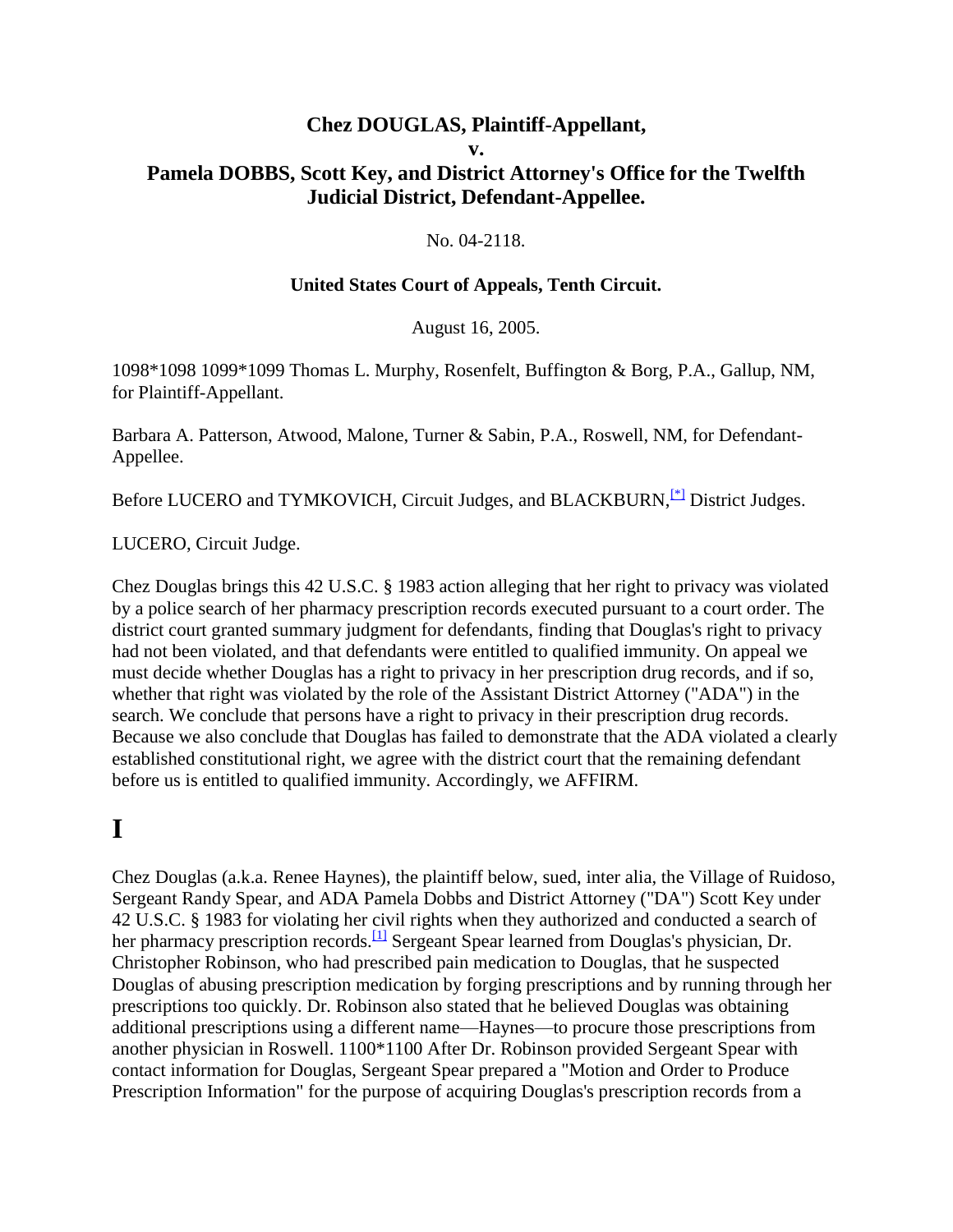local pharmacy. Before presenting the motion to a judge for authorization to conduct the search, Sergeant Spear consulted with ADA Dobbs. The complaint alleges that Dobbs "approved the form of the Motion and Order" which was then submitted to a magistrate. A judge granted the motion, and pursuant to that authorization, Sergeant Spear obtained Douglas's prescription records from a local pharmacy. Subsequent to the search, charges against Douglas for fraudulently altering the dosage amount and quantity of pills in a prescription were filed, but were later dismissed. Douglas then initiated this suit.

Douglas argues that ADA Dobbs violated her privacy and Fourth Amendment rights by authorizing Sergeant Spear's submission of the Motion and proposed Order to the magistrate judge for approval to search her prescription records. Before the district court, Douglas also alleged that DA Key violated her rights in his supervisory role. All other defendants to this suit settled and ADA Dobbs and DA Key moved for summary judgment. The district court found that no clearly established Fourth Amendment right had been violated by ADA Dobbs in the search of Douglas's prescription records and that qualified immunity applied. Additionally, the district court found that DA Key could not properly be held liable under Douglas's municipal liability claim.<sup>[\[2\]](http://scholar.google.co.in/scholar_case?q=douglas+v.+dobbs&hl=en&as_sdt=2,5&case=3645778260292785537&scilh=0#[3])</sup> Douglas now appeals the grant of summary judgment against the remaining defendant, ADA Dobbs, arguing that she had a right of privacy in her confidential prescription records which Dobbs violated by authorizing the submission of the Motion and proposed Order to the magistrate judge to obtain approval to search Douglas's prescription records.

### **II**

We review the district court's ruling that ADA Dobbs is entitled to qualified immunity de novo. *Farmer v. Perrill,* [288 F.3d 1254, 1259 \(10th Cir.2002\).](http://scholar.google.co.in/scholar_case?case=8685683069147518235&q=douglas+v.+dobbs&hl=en&as_sdt=2,5&scilh=0) Under the doctrine of qualified immunity, "government officials performing discretionary functions, generally are shielded from liability for civil damages insofar as their conduct does not violate clearly established statutory or constitutional rights of which a reasonable person would have known." *[Harlow v. Fitzgerald,](http://scholar.google.co.in/scholar_case?case=13486920831186038844&q=douglas+v.+dobbs&hl=en&as_sdt=2,5&scilh=0)* [457 U.S. 800, 818, 102 S.Ct. 2727, 73 L.Ed.2d 396 \(1982\).](http://scholar.google.co.in/scholar_case?case=13486920831186038844&q=douglas+v.+dobbs&hl=en&as_sdt=2,5&scilh=0) When a defendant raises a claim of qualified immunity, the burden shifts to the plaintiff to show that the defendant is not entitled to that immunity. *Medina v. Cram,* [252 F.3d 1124, 1128 \(10th Cir.2001\);](http://scholar.google.co.in/scholar_case?case=7493961995075485115&q=douglas+v.+dobbs&hl=en&as_sdt=2,5&scilh=0) *see also, [Scott v. Hern,](http://scholar.google.co.in/scholar_case?case=4406929610785345505&q=douglas+v.+dobbs&hl=en&as_sdt=2,5&scilh=0)* [216 F.3d 897, 908-09 \(10th Cir.2000\)](http://scholar.google.co.in/scholar_case?case=4406929610785345505&q=douglas+v.+dobbs&hl=en&as_sdt=2,5&scilh=0) (stating that state attorneys receive qualified immunity for actions that are primarily investigative or administrative).

In order to determine whether a government official is entitled to the protection of qualified immunity, a court must ordinarily conduct a two-part inquiry. First, we ask whether the facts alleged, viewed in the light most favorable to the party asserting injury, show the official's conduct violated a constitutional right. *Saucier v. Katz,* [533 U.S. 194, 201, 121 S.Ct. 2151, 150](http://scholar.google.co.in/scholar_case?case=4327618298378646573&q=douglas+v.+dobbs&hl=en&as_sdt=2,5&scilh=0)  [L.Ed.2d 272 \(2001\).](http://scholar.google.co.in/scholar_case?case=4327618298378646573&q=douglas+v.+dobbs&hl=en&as_sdt=2,5&scilh=0) Second, 1101\*1101 a court must ask "whether it would be clear to a reasonable officer that his conduct was unlawful in the situation he confronted." *[Saucier,](http://scholar.google.co.in/scholar_case?case=4327618298378646573&q=douglas+v.+dobbs&hl=en&as_sdt=2,5&scilh=0)* 533 [U.S. at 202, 121 S.Ct. 2151.](http://scholar.google.co.in/scholar_case?case=4327618298378646573&q=douglas+v.+dobbs&hl=en&as_sdt=2,5&scilh=0) We have also established a third inquiry that applies when "extraordinary circumstances" prevent officials from knowing that their conduct violates a clearly established constitutional right. *[Roska ex rel. Roska v. Peterson,](http://scholar.google.co.in/scholar_case?case=12623822822358189231&q=douglas+v.+dobbs&hl=en&as_sdt=2,5&scilh=0)* 328 F.3d 1230, 1251 [\(10th Cir.2003\).](http://scholar.google.co.in/scholar_case?case=12623822822358189231&q=douglas+v.+dobbs&hl=en&as_sdt=2,5&scilh=0)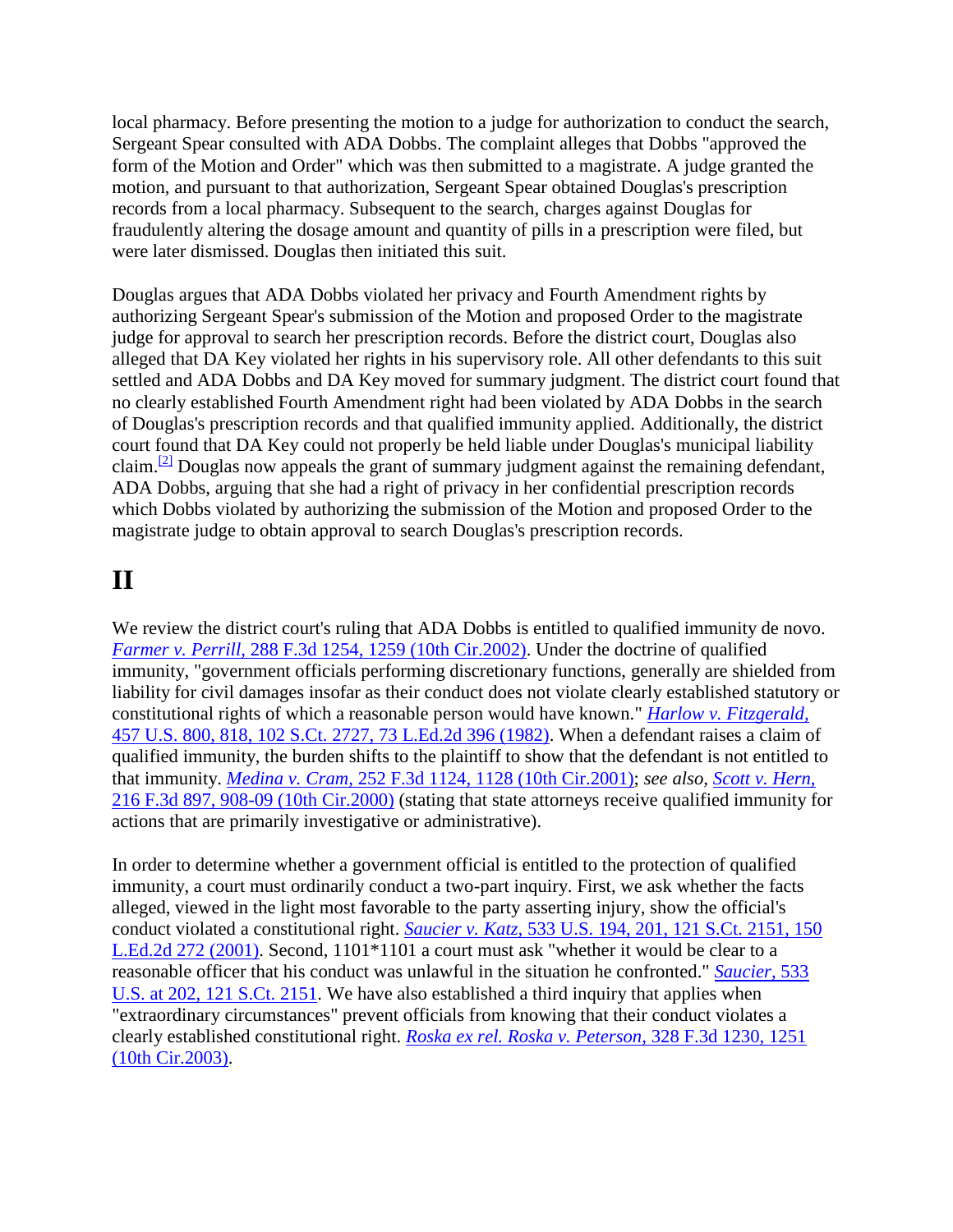A clearly established right is one whose contours "must be sufficiently clear that a reasonable official would understand that what he is doing violates that right." *[Anderson v. Creighton,](http://scholar.google.co.in/scholar_case?case=12881500287411882090&q=douglas+v.+dobbs&hl=en&as_sdt=2,5&scilh=0)* 483 [U.S. 635, 640, 107 S.Ct. 3034, 97 L.Ed.2d 523 \(1987\).](http://scholar.google.co.in/scholar_case?case=12881500287411882090&q=douglas+v.+dobbs&hl=en&as_sdt=2,5&scilh=0) Because knowledge that an action violates a clearly established statutory or constitutional right is required, the "essential inquiry is: would an objectively reasonable official have known that his conduct was unlawful?" *[Lawrence](http://scholar.google.co.in/scholar_case?case=7183572341429932416&q=douglas+v.+dobbs&hl=en&as_sdt=2,5&scilh=0)  v. Reed,* [406 F.3d 1224, 1230 \(10th Cir.2005\).](http://scholar.google.co.in/scholar_case?case=7183572341429932416&q=douglas+v.+dobbs&hl=en&as_sdt=2,5&scilh=0) Warning against rights asserted at too high a level of generality, the Supreme Court has made clear that the relevant inquiry must be undertaken in the specific context of the case. *Brosseau v. Haugen,* [\\_\\_\\_ U.S. \\_\\_\\_, \\_\\_\\_, 125 S.Ct. 596, 599, 160](http://scholar.google.co.in/scholar_case?case=16570362083305858647&q=douglas+v.+dobbs&hl=en&as_sdt=2,5&scilh=0)  [L.Ed.2d 583 \(2004\).](http://scholar.google.co.in/scholar_case?case=16570362083305858647&q=douglas+v.+dobbs&hl=en&as_sdt=2,5&scilh=0) A plaintiff may not simply allege a Fourth Amendment violation in the abstract, but must demonstrate through relevant prior cases that a defendant's actions in a "more particularized sense" constitute a violation of a constitutional right. *Id.* at 599-600. "If the law at that time did not clearly establish that the officer's conduct would violate the Constitution, the officer should not be subject to liability or, indeed, even the burdens of litigation." *Id.* at 599.

## **A**

With regard to the threshold issue of whether ADA Dobbs' conduct violated a constitutional right, we must first determine whether Douglas has a constitutional right to privacy in her pharmacy prescription records. Our jurisprudence has made clear that "[t]here is a constitutional right to privacy in preventing disclosure by the government of personal matters." *[F.E.R. v.](http://scholar.google.co.in/scholar_case?case=3730966289905201575&q=douglas+v.+dobbs&hl=en&as_sdt=2,5&scilh=0)  Valdez,* [58 F.3d 1530, 1535 \(10th Cir.1995\).](http://scholar.google.co.in/scholar_case?case=3730966289905201575&q=douglas+v.+dobbs&hl=en&as_sdt=2,5&scilh=0) In so deciding, we have interpreted the Supreme Court's decision in *Whalen v. Roe,* [429 U.S. 589, 97 S.Ct. 869, 51 L.Ed.2d 64 \(1977\),](http://scholar.google.co.in/scholar_case?case=8555735987895894452&q=douglas+v.+dobbs&hl=en&as_sdt=2,5&scilh=0) as creating a right to privacy in certain personal information. *See Herring v. Keenan,* [218 F.3d 1171, 1173](http://scholar.google.co.in/scholar_case?case=3735631482981241601&q=douglas+v.+dobbs&hl=en&as_sdt=2,5&scilh=0)  [\(10th Cir.2000\)](http://scholar.google.co.in/scholar_case?case=3735631482981241601&q=douglas+v.+dobbs&hl=en&as_sdt=2,5&scilh=0) ("This circuit, however, has repeatedly interpreted the Supreme Court's decision in *[Whalen v. Roe](http://scholar.google.co.in/scholar_case?case=8555735987895894452&q=douglas+v.+dobbs&hl=en&as_sdt=2,5&scilh=0)* ... as creating a right to privacy in the non-disclosure of personal information."). In *[Whalen,](http://scholar.google.co.in/scholar_case?case=8555735987895894452&q=douglas+v.+dobbs&hl=en&as_sdt=2,5&scilh=0)* the Court considered whether the State of New York violated plaintiffs' liberty under the Fourteenth Amendment by collecting information about all prescriptions written for scheduled controlled substances. Although the Court held that New York's scheme did not violate a protected privacy interest, the Court noted that its cases protecting privacy have involved at least two related kinds of interests: "One is the individual interest in avoiding disclosure of personal matters, and another is the interest in independence in making certain kinds of important decisions." *Whalen,* [429 U.S. at 599-600, 97 S.Ct. 869.](http://scholar.google.co.in/scholar_case?case=8555735987895894452&q=douglas+v.+dobbs&hl=en&as_sdt=2,5&scilh=0) Because Douglas complains that her Fourth Amendment rights were violated by the disclosure of her pharmacy records, we are primarily concerned in the present case with the interest in avoiding disclosure of personal matters.

The scope of personal matters protected by a right to privacy has never been fully defined. Supreme Court decisions "make it clear that the right has some extension to activities relating to marriage, procreation, contraception, family relationships, 1102\*1102 and child rearing and education." *Roe v. Wade,* [410 U.S. 113, 152-153, 93 S.Ct. 705, 35 L.Ed.2d 147 \(1973\)](http://scholar.google.co.in/scholar_case?case=12334123945835207673&q=douglas+v.+dobbs&hl=en&as_sdt=2,5&scilh=0) (quotations and citations omitted); *see also, Paul v. Davis,* [424 U.S. 693, 713, 96 S.Ct. 1155, 47](http://scholar.google.co.in/scholar_case?case=6713242460336491904&q=douglas+v.+dobbs&hl=en&as_sdt=2,5&scilh=0)  [L.Ed.2d 405 \(1976\).](http://scholar.google.co.in/scholar_case?case=6713242460336491904&q=douglas+v.+dobbs&hl=en&as_sdt=2,5&scilh=0) Because privacy regarding matters of health is closely intertwined with the activities afforded protection by the Supreme Court, we have held that "there is a constitutional right to privacy that protects an individual from the disclosure of information concerning a person's health." *Herring,* [218 F.3d at 1173.](http://scholar.google.co.in/scholar_case?case=3735631482981241601&q=douglas+v.+dobbs&hl=en&as_sdt=2,5&scilh=0) We have previously applied this right in the context of an employer's search of an employee's medical records, *[Lankford v. City of Hobart,](http://scholar.google.co.in/scholar_case?case=1512270238611259491&q=douglas+v.+dobbs&hl=en&as_sdt=2,5&scilh=0)* 27 F.3d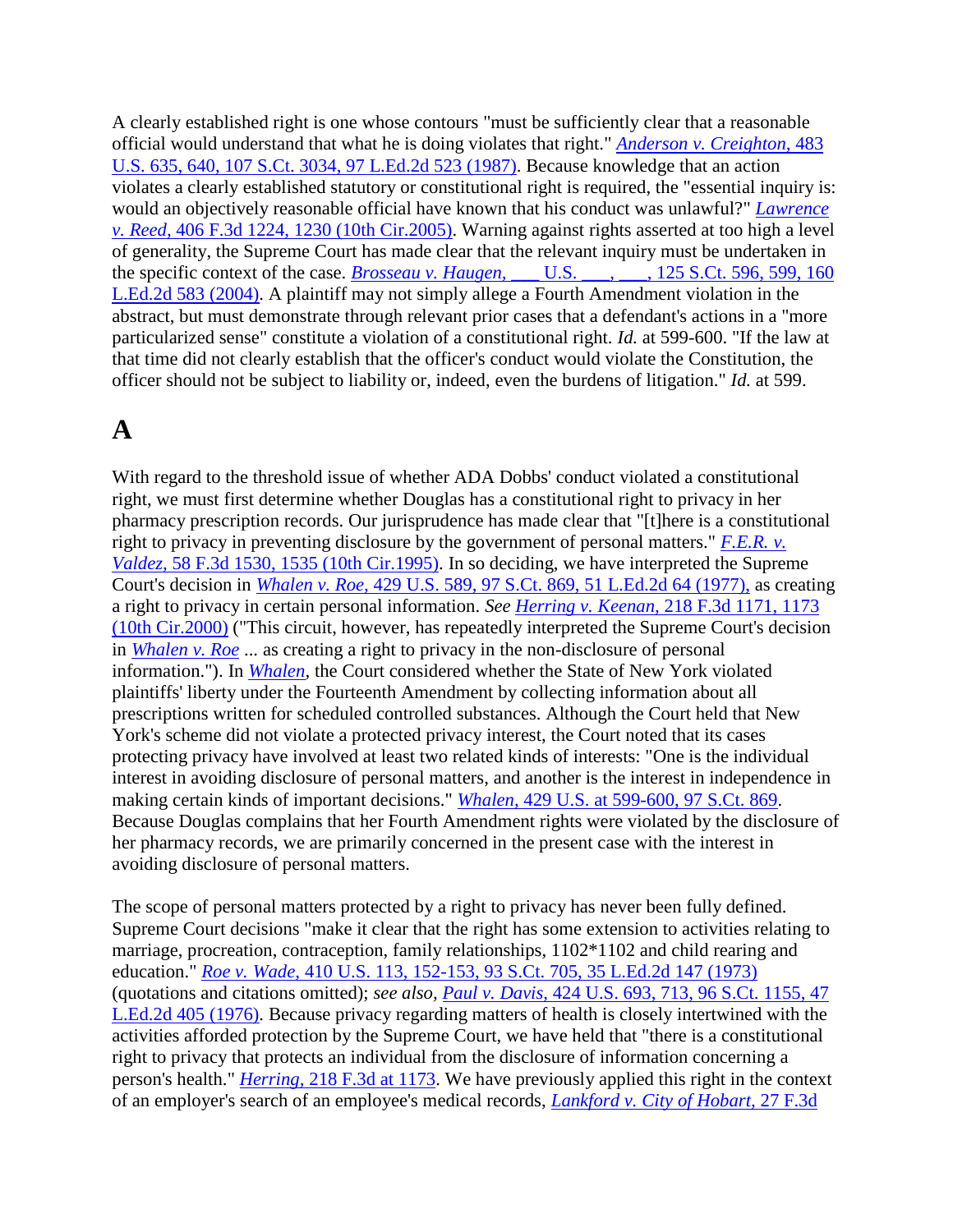477, 479 (10th Cir.1994), and in the context of a government official's disclosure of a person's HIV status. *A.L.A. v. West Valley City,* [26 F.3d 989 \(10th Cir.1994\).](http://scholar.google.co.in/scholar_case?case=3274201201416321623&q=douglas+v.+dobbs&hl=en&as_sdt=2,5&scilh=0)

Although we have not extended the "zone of privacy" to include a person's prescription records, we have no difficulty concluding that protection of a right to privacy in a person's prescription drug records, which contain intimate facts of a personal nature, is sufficiently similar to other areas already protected within the ambit of privacy. *See, e.g., [Griswold v. Connecticut,](http://scholar.google.co.in/scholar_case?case=12276922145000050979&q=douglas+v.+dobbs&hl=en&as_sdt=2,5&scilh=0)* 381 U.S. [479, 484, 85 S.Ct. 1678, 14 L.Ed.2d 510 \(1965\);](http://scholar.google.co.in/scholar_case?case=12276922145000050979&q=douglas+v.+dobbs&hl=en&as_sdt=2,5&scilh=0) *Lankford,* [27 F.3d at 479.](http://scholar.google.co.in/scholar_case?case=1512270238611259491&q=douglas+v.+dobbs&hl=en&as_sdt=2,5&scilh=0) Information contained in prescription records not only may reveal other facts about what illnesses a person has, but may reveal information relating to procreation—whether a woman is taking fertility medication for example—as well as information relating to contraception. *See [Eisenstadt v.](http://scholar.google.co.in/scholar_case?case=14131534241682283357&q=douglas+v.+dobbs&hl=en&as_sdt=2,5&scilh=0)  Baird,* [405 U.S. 438, 453, 92 S.Ct. 1029, 31 L.Ed.2d 349 \(1972\)](http://scholar.google.co.in/scholar_case?case=14131534241682283357&q=douglas+v.+dobbs&hl=en&as_sdt=2,5&scilh=0) ("If the right of privacy means anything, it is the right of the individual, married or single, to be free from unwarranted governmental intrusion into matters so fundamentally affecting a person as the decision whether to bear or beget a child."); *[Stidham v. Peace Officer Stds. & Training,](http://scholar.google.co.in/scholar_case?case=1208743905481286946&q=douglas+v.+dobbs&hl=en&as_sdt=2,5&scilh=0)* 265 F.3d 1144, 1155 (10th [Cir.2001\)](http://scholar.google.co.in/scholar_case?case=1208743905481286946&q=douglas+v.+dobbs&hl=en&as_sdt=2,5&scilh=0) (providing that disclosed information "must be highly personal or intimate" in order to receive constitutional privacy protection); *[Doe v. Southeastern Pennsylvania Transportation](http://scholar.google.co.in/scholar_case?case=17589155420410349788&q=douglas+v.+dobbs&hl=en&as_sdt=2,5&scilh=0)  Authority,* [72 F.3d 1133, 1138 \(3rd Cir.1995\)](http://scholar.google.co.in/scholar_case?case=17589155420410349788&q=douglas+v.+dobbs&hl=en&as_sdt=2,5&scilh=0) (holding that "[a]n individual using prescription drugs has a right to expect that such information will customarily remain private."). Thus, it seems clear that privacy in prescription records falls within a protected "zone of privacy" and is thus protected as a personal right either "fundamental" to or "implicit in the concept of ordered liberty."[\[3\]](http://scholar.google.co.in/scholar_case?q=douglas+v.+dobbs&hl=en&as_sdt=2,5&case=3645778260292785537&scilh=0#[4]) *Palko v. Connecticut,* [302 U.S. 319, 325, 58 S.Ct. 149, 82 L.Ed. 288 \(1937\);](http://scholar.google.co.in/scholar_case?case=12321164045846135407&q=douglas+v.+dobbs&hl=en&as_sdt=2,5&scilh=0) *[Roe,](http://scholar.google.co.in/scholar_case?case=12334123945835207673&q=douglas+v.+dobbs&hl=en&as_sdt=2,5&scilh=0)* 410 [U.S. at 152, 93 S.Ct. 705.](http://scholar.google.co.in/scholar_case?case=12334123945835207673&q=douglas+v.+dobbs&hl=en&as_sdt=2,5&scilh=0)

# **B**

Having established that Douglas has a constitutional right to privacy in her prescription drug records, we must determine whether ADA Dobbs' conduct violated that right. Douglas argues that her right to privacy in her prescription medication records was violated when ADA Dobbs approved a proposed order Sergeant Spear used, after obtaining authorization from a court, to search Douglas's prescription records. That proposed Motion 1103\*1103 and Order, Douglas alleges, lacked sufficient indicia of probable cause, and that by approving its submission to a magistrate judge, Dobbs approved a warrantless search of her prescription records. Accordingly, Douglas fashions her claim against ADA Dobbs as a violation of her Fourth Amendment right to be free from an unreasonable search of her prescription records in which she has privacy interest. She asserts this violation against ADA Dobbs, not for the execution of a warrantless search, but for Dobbs' role in instructing Sergeant Spear with regard to the "Motion and Order to Produce Prescription Information" which he then used to obtain judicial authorization to execute the search.

Douglas cites to no statutory or case law to support her claim that the Fourth Amendment is implicated when district attorneys advise law enforcement officers about proposed motions or orders submitted to judges to obtain authorization to conduct searches. Instead, she merely cites to *Katz v. United States,* [389 U.S. 347, 351, 88 S.Ct. 507, 19 L.Ed.2d 576 \(1967\)](http://scholar.google.co.in/scholar_case?case=9210492700696416594&q=douglas+v.+dobbs&hl=en&as_sdt=2,5&scilh=0) for the general propositions that the Fourth Amendment protects people not places, and that searches of private areas must be made pursuant to warrants supported by probable cause. This citation, however,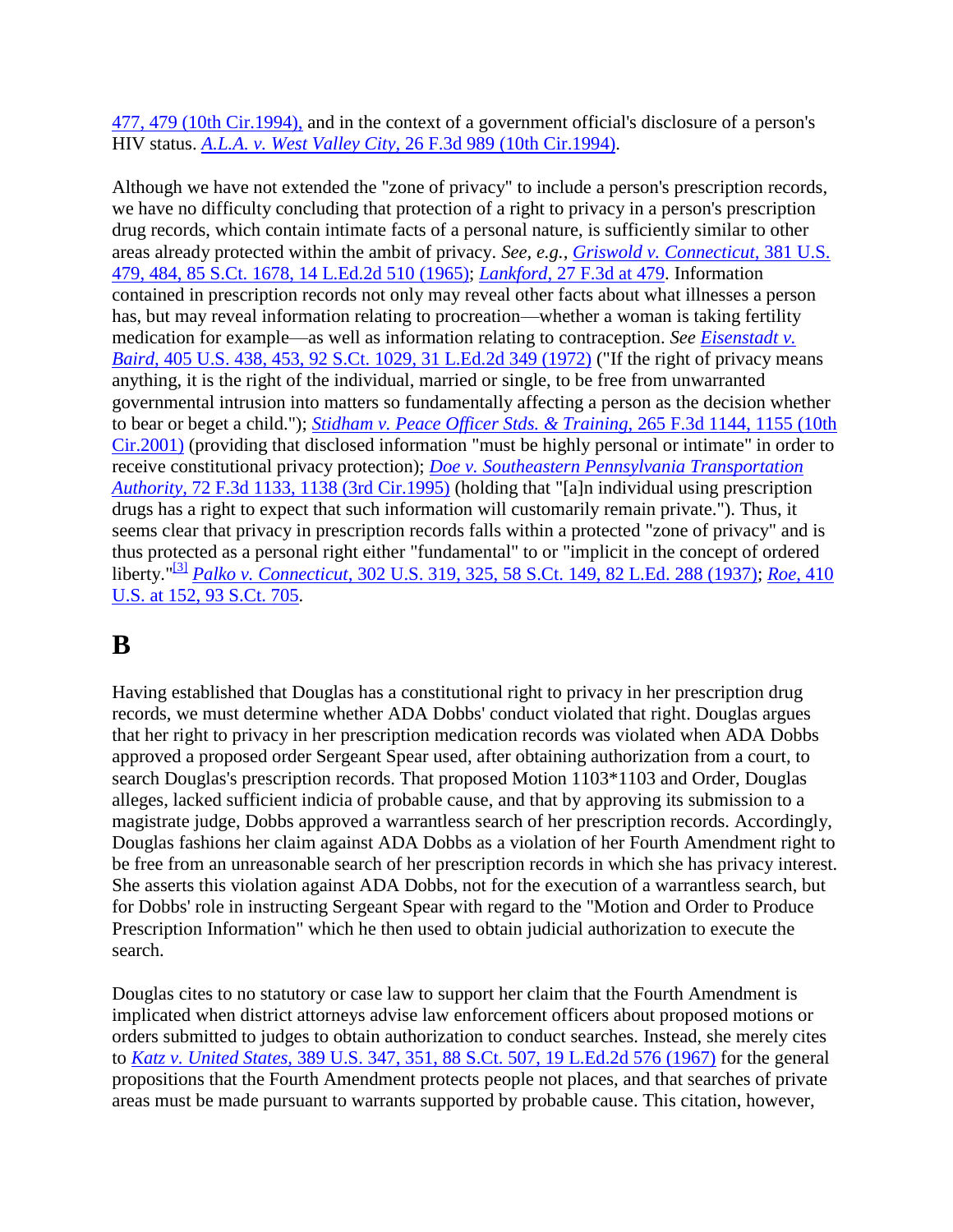fails to support an allegation that a district attorney violates a constitutional right by the mere act of authorizing the submission of a Motion and proposed Order to the magistrate judge for the requested issuance of an order approving a search. Whether a warrant is required to conduct an investigatory search of prescription records, in contrast to the regulatory disclosures at issue in *Whalen*, is an issue that has not been settled, and is an issue we need not decide in the present case.<sup>[\[4\]](http://scholar.google.co.in/scholar_case?q=douglas+v.+dobbs&hl=en&as_sdt=2,5&case=3645778260292785537&scilh=0#[5])</sup> Because Douglas cannot rely merely upon identifying an abstract right to privacy protected by the Fourth Amendment and then allege that Dobbs has violated it, she has failed to carry her burden under the threshold inquiry for qualified immunity. *See [Groh v. Ramirez,](http://scholar.google.co.in/scholar_case?case=7014218382835652562&q=douglas+v.+dobbs&hl=en&as_sdt=2,5&scilh=0)* 540 [U.S. 551, 578, 124 S.Ct. 1284, 157 L.Ed.2d 1068 \(2004\)](http://scholar.google.co.in/scholar_case?case=7014218382835652562&q=douglas+v.+dobbs&hl=en&as_sdt=2,5&scilh=0) (foreclosing a litigant's ability "to convert the rule of qualified immunity ... into a rule of virtually unqualified liability simply by alleging violation of extremely abstract rights") (quotation omitted); *Herring,* [218 F.3d at 1176](http://scholar.google.co.in/scholar_case?case=3735631482981241601&q=douglas+v.+dobbs&hl=en&as_sdt=2,5&scilh=0) ("A plaintiff cannot simply identify a clearly established right in the abstract and allege that the defendant has violated it."). Absent a showing that Dobbs' actions in authorizing the submission of the Motion and proposed Order to the magistrate judge violated a clearly established constitutional right, qualified immunity applies and Douglas's suit must fail.

## **III**

Because Douglas has failed to demonstrate that Dobbs violated a clearly established constitutional right, we AFFIRM.

TYMKOVICH, Circuit Judge, concurring in the judgment.

The questions presented by this case are whether the conduct of the assistant district attorney violated a Fourth Amendment right and, if so, whether that right was clearly established at the time of the search in question. We have previously held that persons have a due process right to the non-disclosure of personal medical information, *see [Herring v. Keenan,](http://scholar.google.co.in/scholar_case?case=3735631482981241601&q=douglas+v.+dobbs&hl=en&as_sdt=2,5&scilh=0)* 218 1104\*1104 [F.3d](http://scholar.google.co.in/scholar_case?case=3735631482981241601&q=douglas+v.+dobbs&hl=en&as_sdt=2,5&scilh=0)  [1171, 1175 \(10th Cir.2000\);](http://scholar.google.co.in/scholar_case?case=3735631482981241601&q=douglas+v.+dobbs&hl=en&as_sdt=2,5&scilh=0) *F.E.R. v. Valdez,* [58 F.3d 1530, 1535 \(10th Cir.1995\);](http://scholar.google.co.in/scholar_case?case=3730966289905201575&q=douglas+v.+dobbs&hl=en&as_sdt=2,5&scilh=0) *[A.L.A. v. West](http://scholar.google.co.in/scholar_case?case=3274201201416321623&q=douglas+v.+dobbs&hl=en&as_sdt=2,5&scilh=0)  Valley City,* [26 F.3d 989 \(10th Cir.1994\);](http://scholar.google.co.in/scholar_case?case=3274201201416321623&q=douglas+v.+dobbs&hl=en&as_sdt=2,5&scilh=0) *[Lankford v. City of Hobart,](http://scholar.google.co.in/scholar_case?case=1512270238611259491&q=douglas+v.+dobbs&hl=en&as_sdt=2,5&scilh=0)* 27 F.3d 477, 479 (10th [Cir.1994\),](http://scholar.google.co.in/scholar_case?case=1512270238611259491&q=douglas+v.+dobbs&hl=en&as_sdt=2,5&scilh=0) and I believe that a search of a pharmacy for such information would implicate a legitimate expectation of privacy under our traditional Fourth Amendment jurisprudence. *See United States v. Thomas,* [372 F.3d 1173, 1176 \(10th Cir.2004\)](http://scholar.google.co.in/scholar_case?case=8923943346775557365&q=douglas+v.+dobbs&hl=en&as_sdt=2,5&scilh=0) (citing *[Minnesota v. Carter,](http://scholar.google.co.in/scholar_case?case=12808313816999818968&q=douglas+v.+dobbs&hl=en&as_sdt=2,5&scilh=0)* 525 [U.S. 83, 87-88, 119 S.Ct. 469, 142 L.Ed.2d 373 \(1998\)\)](http://scholar.google.co.in/scholar_case?case=12808313816999818968&q=douglas+v.+dobbs&hl=en&as_sdt=2,5&scilh=0).

Finding a legitimate expectation of privacy under the Fourth Amendment, however, leads to another question: Was the search here reasonable and not in violation of the Fourth Amendment in light of New Mexico's regulation of prescription drug vendors? This is a serious question about which other courts have reached varying conclusions in examining similar statutory schemes. *Compare United States v. Nechy,* [827 F.2d 1161, 1166 \(7th Cir.1987\)](http://scholar.google.co.in/scholar_case?case=7200113089322261766&q=douglas+v.+dobbs&hl=en&as_sdt=2,5&scilh=0) (upholding search of pharmacy not conducted pursuant to criminal warrant); *[United States v. Jamieson-](http://scholar.google.co.in/scholar_case?case=15110572351386906428&q=douglas+v.+dobbs&hl=en&as_sdt=2,5&scilh=0)McKames Pharm., Inc.,* [651 F.2d 532, 541-42 \(8th Cir.1981\)](http://scholar.google.co.in/scholar_case?case=15110572351386906428&q=douglas+v.+dobbs&hl=en&as_sdt=2,5&scilh=0) (upholding warrantless search of pharmaceutical business under closely regulated industry doctrine); *[United States ex rel.](http://scholar.google.co.in/scholar_case?case=7893902624369176061&q=douglas+v.+dobbs&hl=en&as_sdt=2,5&scilh=0)  Terraciano v. Montanye,* [493 F.2d 682 \(2d Cir.1974\)](http://scholar.google.co.in/scholar_case?case=7893902624369176061&q=douglas+v.+dobbs&hl=en&as_sdt=2,5&scilh=0) (upholding warrantless search of pharmacy for prescription drug records); *Murphy v. State,* [115 Wash.App. 297, 62 P.3d 533 \(2003\)](http://scholar.google.co.in/scholar_case?case=6236646130775943266&q=douglas+v.+dobbs&hl=en&as_sdt=2,5&scilh=0) (upholding warrantless search of customer's drug records); *State v. Russo,* [259 Conn. 436, 790](http://scholar.google.co.in/scholar_case?case=12324179943218364262&q=douglas+v.+dobbs&hl=en&as_sdt=2,5&scilh=0)  [A.2d 1132 \(2002\)](http://scholar.google.co.in/scholar_case?case=12324179943218364262&q=douglas+v.+dobbs&hl=en&as_sdt=2,5&scilh=0) (same); *State v. Welch,* [160 Vt. 70, 624 A.2d 1105 \(1992\)](http://scholar.google.co.in/scholar_case?case=4001342888411529935&q=douglas+v.+dobbs&hl=en&as_sdt=2,5&scilh=0) (same), *with*